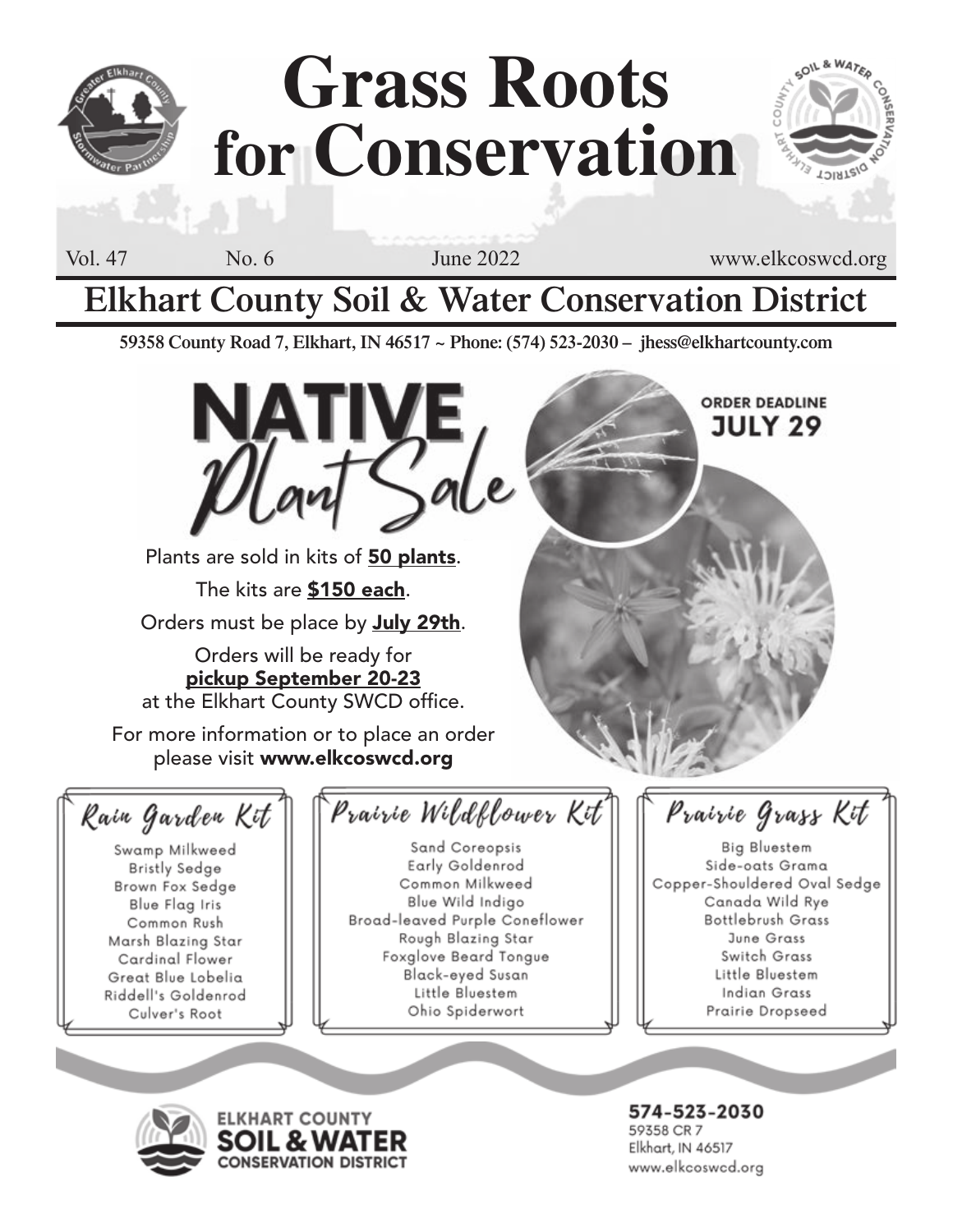# $\mathcal{A}$ lic $\mathcal{A}$ lic $\mathcal{A}$

#### A monthly Blog discussing the Best Management Practices (BMP's) that must be used to aid in erosion and sediment control.

Welcome back to another edition of Blogging BMP's! If you have not noticed, this issue of Grass Roots is focusing heavily on native plants and the many benefits that a native prairie can offer both for the functionality and aesthetics of our open areas here in Elkhart County. Interestingly enough, and here comes another shameless plug, we have a native plant sale that happens to be accepting orders right now so hop on over to our website and place your order today! No, but for real, if you have been following along closely you may remember this topic being covered in the August 2020 issue that suggested alternatives to our status quo ground stabilization practices. The three things that we encouraged were bio-swales, rain gardens and native plantings in retention basins. These are all great options, but in the fast paced construction industry that this blog focuses on, not the most practical.

Not to continue to look back at previous discussions (although that is kind of what blogs do), but I have discussed the process of terminating land disturbance projects that are covered under the Construction Stormwater General Permit (formerly Rule 5), and the main item that keeps a project from closing out is final stabilization.

According to the new CSGP,

*final stabilization of a project site is achieved when all land-disturbing activities have been completed and a uniform (evenly distributed, without large bare areas) perennial vegetative cover with a density of seventy percent (70%) has been established on all unpaved disturbed areas, and areas not covered by permanent structures, or equivalent permanent stabilization measures have been employed.*

Anyone that has ever attempted to grow anything knows that not all-perennial vegetation is created equally. If the pace of the construction industry is fast, the grass needs to be fast right along with it. The good news is that IDEM recognizes that we should be looking for more creative ways to incorporate the benefits that native plants can offer to our urban environments rather than steering contractors and landowners to doing the fastest method of holding soil in place.

In the new permit,

*This requirement does not apply to projects or specific stormwater measures that utilize native vegetation and/or special vegetative plantings that are either required by a water quality permit/authorization or part of the design and functionality of a stormwater measure provided the activity does not pose a threat that will result in off-site sedimentation.*

In other words, the native plantings take a little longer to establish so they are willing to close out projects before the 70% dense and uniform coverage is achieved.

So, I say we should look at those large, grassy areas of our projects and consider that it doesn't have to look like the outfield of Wrigley Field; rather, it could more closely resemble the prairie that the Ingalls family frolicked in during the late 1800s. Not to mention, less mowing!

For more information on our native plant sale or the Construction Stormwater General Permit, visit our website at https://www.elkcoswcd.org or use the QR code to take you to our flyer. Remember, native plants are something we should all *root* for.

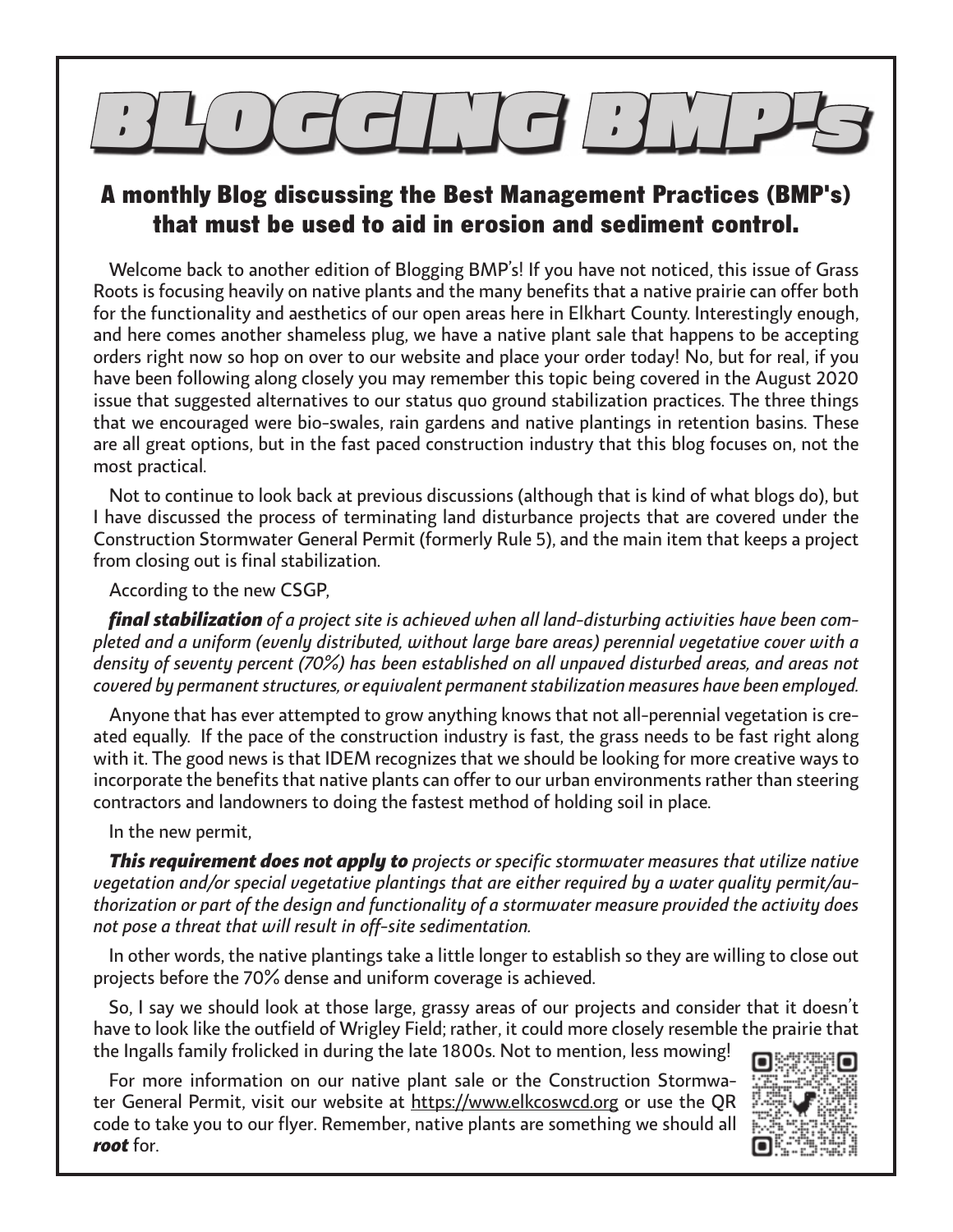## Let's Get Native for Pollinators!

Pollinator Week is an annual celebration in support of pollinator health that was initiated and is managed by the Pollinator Partnership. There are so many ways that you can celebrate Pollinator Week: Wings of Life. One way the SWCD will be celebrating is by educating the public by posting fun facts and resources on social media. Another big way we are celebrating is by hosting a native plant sale to help our local pollinators.

Why native plants? Native plants have had many years of adapting to our regional soils, hydrology, and climate. They have deep root systems that help to stabilize soil and infiltrate stormwater. So, what do they have to do with Pollinator Week? Native plants provide habitat and food for native pollinators and have symbiotic relationship with them.



When most people think of pollinators, they think of bees and butterflies, but there are so many pollinators most people don't consider. Flies, beetles, wasps, ants, moths, birds, small mammals and even bats are all native pollinators that we have in our region. Pollinators are important to everyone whether they realize it or not. It is estimated that  $\frac{1}{3}$  of all foods and beverages are made possible by pollinators and produces about \$20 billion worth of products annually. About 75% of all flowering species of plants need help from pollinators to reproduce.

Let's get native! Check out www.elkcoswcd.org to purchase native plants to help out our pollinators. You can find more information about Pollinator Week at www.pollinator.org/pollinator-week.